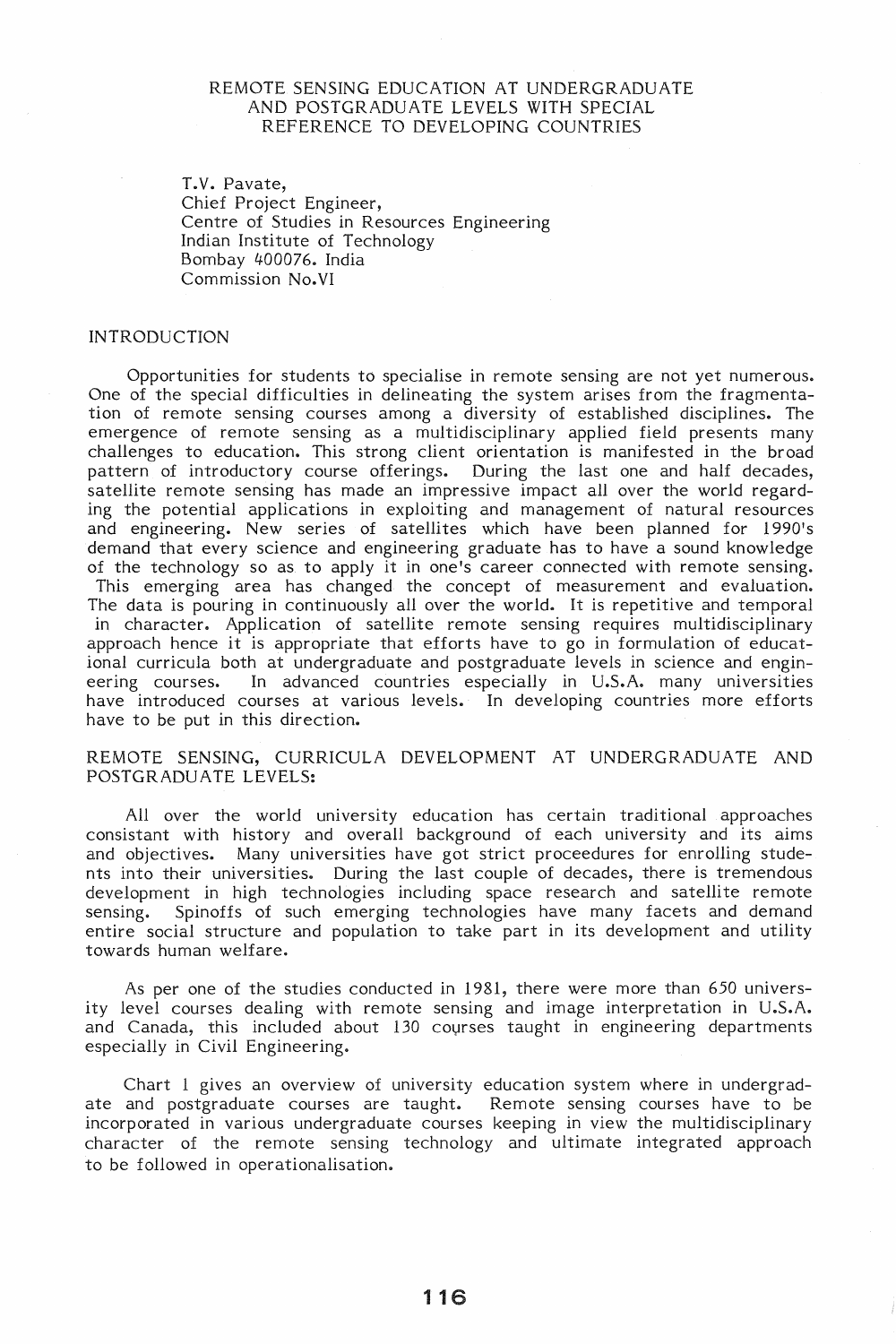

CHART 1.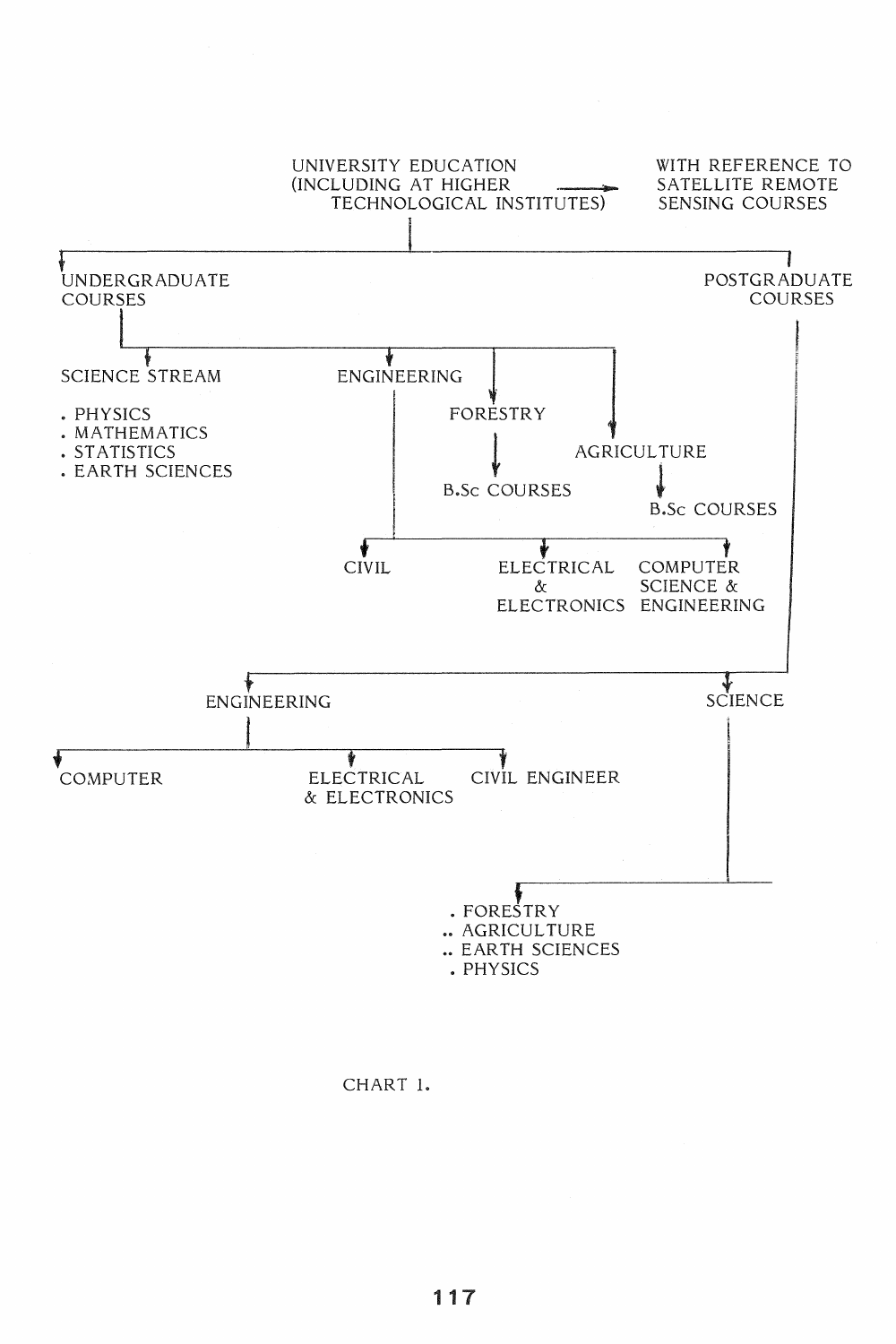Presently, precious little has been attempted in the direction of introducing new courses in satellite remote sensing both at undergraduate and postgraduate levels in developing countries such as India. Of course, some universities and institutes in India have made bold attempts in introducing full fledged postgraduate degree programmes in Remote Sensing. Well; such an attempt has been criticised with regard to employment and career opportunities and overall standard of candidates<br>for the courses. One school of thought propogates that only brilliant physicists One school of thought propogates that only brilliant physicists and mathematicians should enter into the field of space technology and other spinoffs such as satellite remote sensing and its applications. This concept is partially allright for activities connected. with basic and fundamental research but when the question of operationalisation of new technology comes up for consideration, the subject encompasses entire society and all user agencies. In the national interest, the system has to be looked into by educationists and technocrats. In view of space technology and remote sensing, taking into consideration of interests of all nations, the problem of education has assumed a worldwide importance regarding satellite remote sensing and its operationa lisation. It should be clearly understood that remote sensing is an inherently multidisciplinary technology, a fact which must be recognised, accepted and dealt with in teaching as well as in developing and applying the technology

#### METHODOLOGY:

Education in the emerging area of satellite remote sensing has to be attacked by the three pronged method. It consists of imparting and introducing special courses at i) undergraduate level

ii) postgraduate level and by

iii)nonformal education methods for inservice engineers and scientists

i) Undergraduate level : Chart 2 gives general aspect of course work at the undergraduate level.



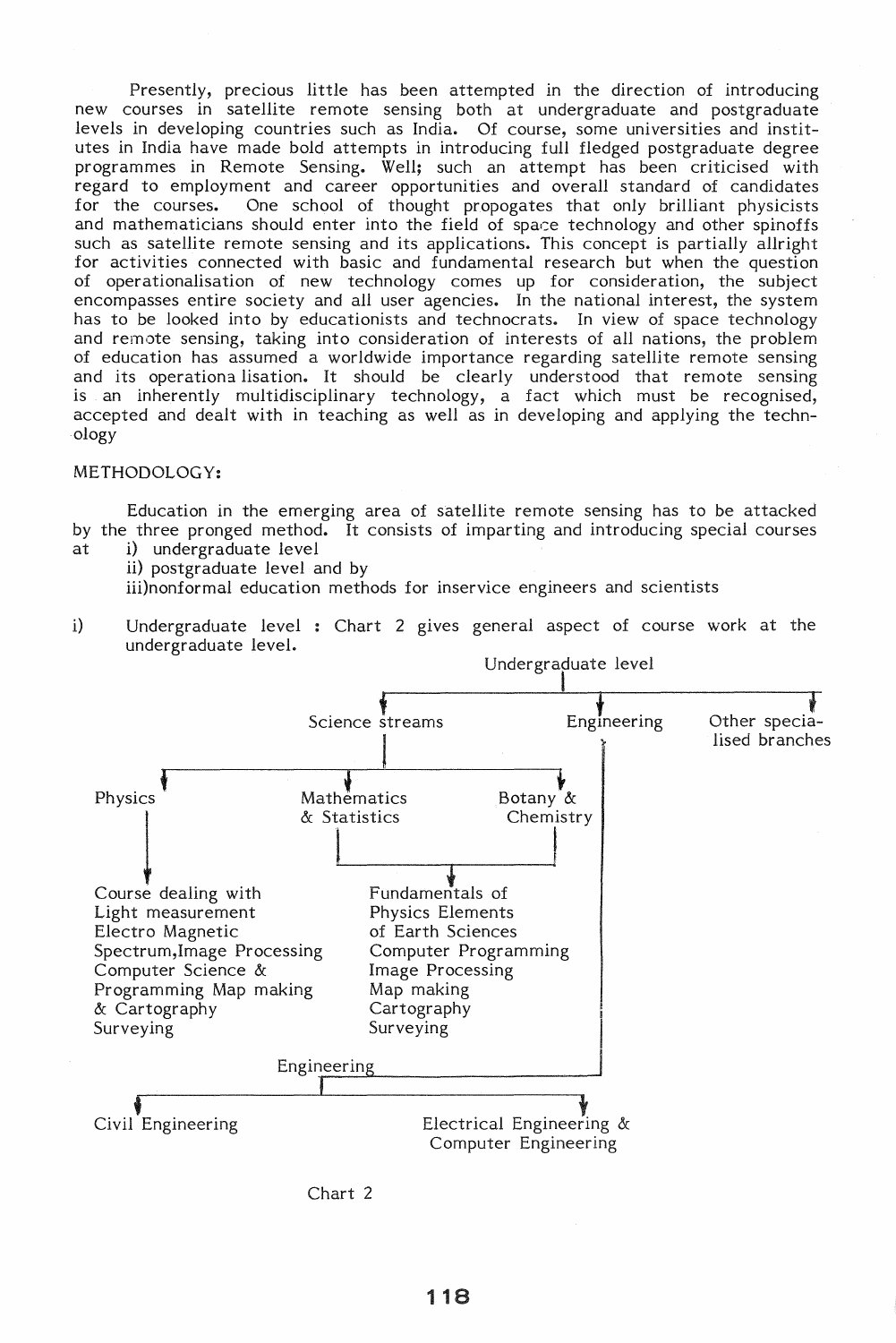For Civil Engineering branch the following courses are suggested:

- Physics Image Processing
- Computer Science and Programming
- Cartography

For Electrical & Computer Engineering branch the following courses are suggested:

- Earth Sciences
- Natural Resources
- Interlinks between Image processing &
- Satellite remote sensing & natural resources

For other specialised branches, the following courses are suggested:

- Agriculture & Forestry
- Physics & Image Processing
- Map making & Cartography
- Surveying

Considering the overall requirements, courses can be formetted at the undergraduate level. They should be made compulsory so that every undergraduate will have sufficient background to appreciate potentialities of satellite remote sensing



Some of the suggested courses for M.Tech Civil Engineering - Specialisation Remote Sensing.

- a) Fundamentals of Image Interpretation
- b) Photographic systems for Remote Sensing
- c) Instrumentation and Data Communication
- d) Image Processing Techniques
- e) Patter Recognition

Some of the suggested courses for M. Tech in Computer Science - Specialisation Image Processing

- a) Digital Computer Fundamentals
- b) Data Structure and Programming Methodology
- c) Introduction to Image Processing
- d) Image Processing Techniques
- e) Application to Digital Techniques
- f) Pattern Recognition

iii) Nonformal Education: This is an important facet of educational programmes in the coming decades so that a large number of inservice engineers and scientists working in various user agencies will be exposed to emerging technologies such